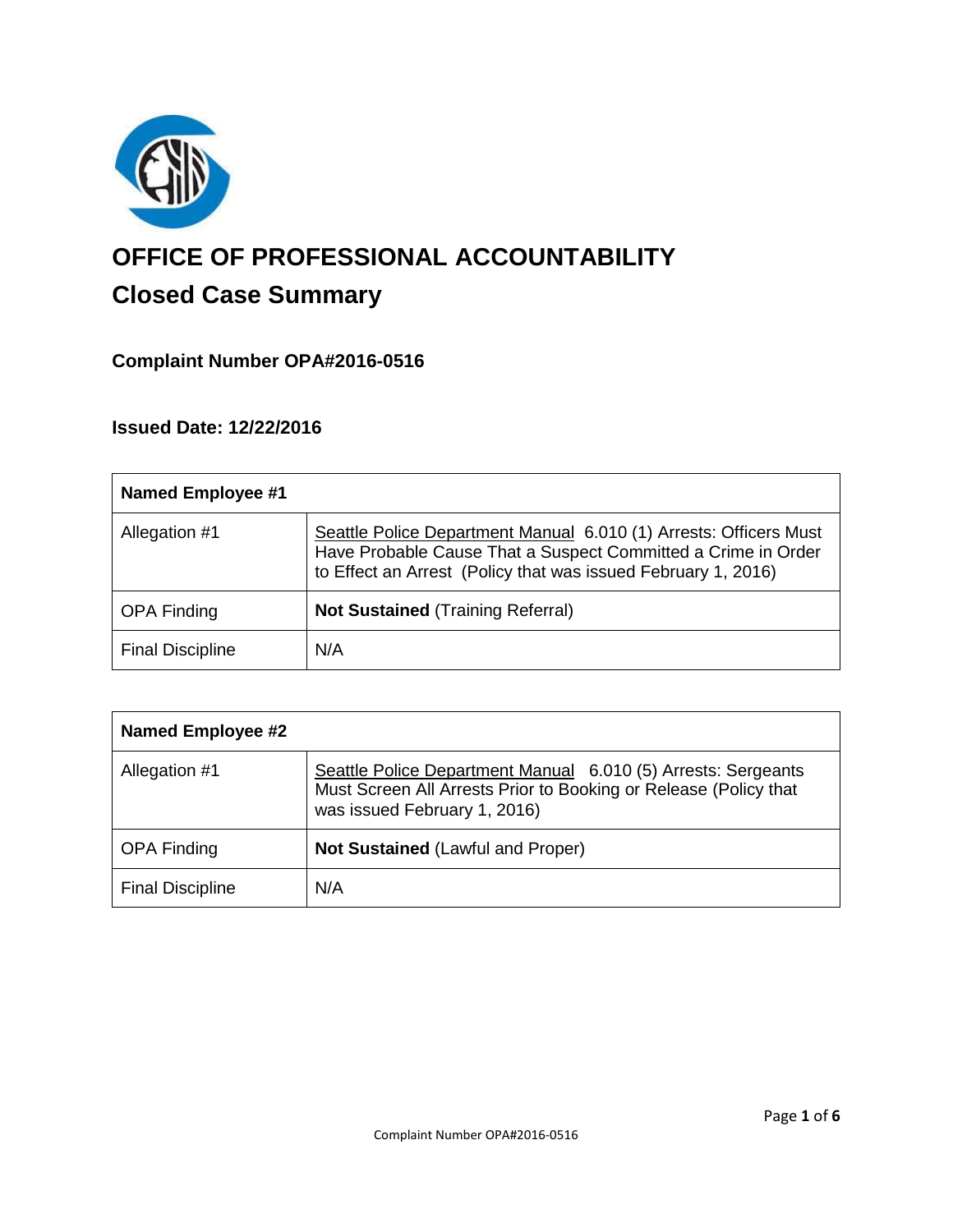| Named Employee #3       |                                                                                                                                                                                                     |
|-------------------------|-----------------------------------------------------------------------------------------------------------------------------------------------------------------------------------------------------|
| Allegation #1           | Seattle Police Department Manual 6.010 (1) Arrests: Officers Must<br>Have Probable Cause That a Suspect Committed a Crime in Order<br>to Effect an Arrest (Policy that was issued February 1, 2016) |
| <b>OPA Finding</b>      | <b>Not Sustained (Training Referral)</b>                                                                                                                                                            |
| <b>Final Discipline</b> | N/A                                                                                                                                                                                                 |

| <b>Named Employee #4</b> |                                                                                                                                                  |
|--------------------------|--------------------------------------------------------------------------------------------------------------------------------------------------|
| Allegation #1            | Seattle Police Department Manual 6.010-TSK-1 Arrests: Sergeant<br>Screening and Approving An Arrest (Policy that was issued<br>February 1, 2016) |
| <b>OPA Finding</b>       | <b>Not Sustained (Training Referral)</b>                                                                                                         |
| <b>Final Discipline</b>  | N/A                                                                                                                                              |

## **INCIDENT SYNOPSIS**

The Named Employees arrested a subject.

## **COMPLAINT**

The complainant, the Force Review Board, alleged the Named Employees #1 and #4 did not provide legal justification for the arrest and/or search, and did not document the probable cause. Further allegations by complainant alleged that Named Employee #2 failed to properly screen the arrest, and Named Employee #3 approved an incomplete report.

## **INVESTIGATION**

The OPA investigation included the following actions:

- 1. Review of the complaint memo
- 2. Search for and review of all relevant records and other evidence
- 3. Interviews of SPD employees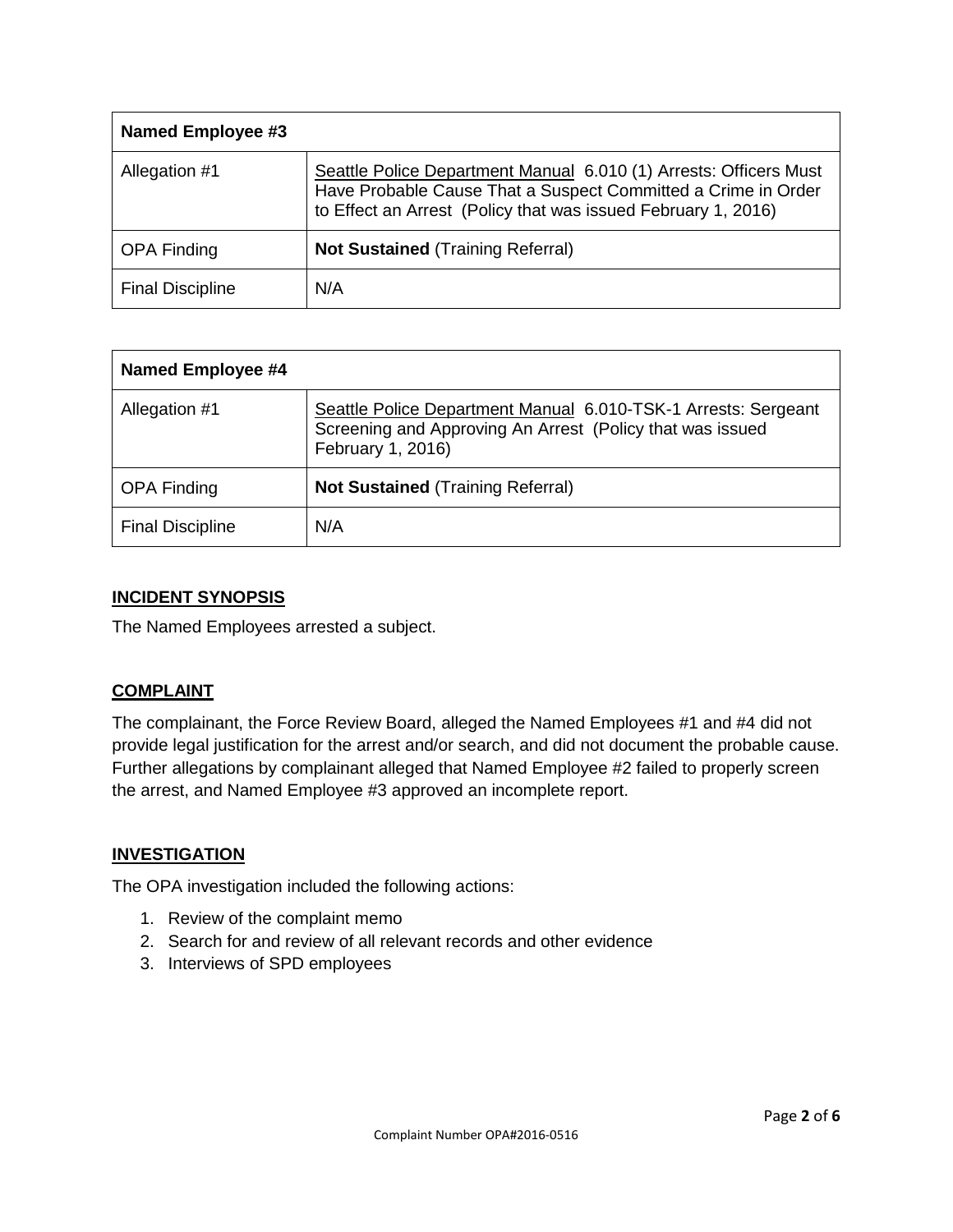## **ANALYSIS AND CONCLUSION**

The complainant alleged that Named Employee #1 arrested the subject and searched him incident to arrest without probable cause. The subject was the driver of a vehicle involved in a high risk vehicle stop. Named Employee #1 was working as a patrol officer in uniform assigned to assist in taking a passenger in the car into custody for being a felon in possession of a firearm. Named Employee #1 detained the driver during the stop and performed a search of his person. During the search he discovered a large quantity of heroin in the subject's pocket. Named Employee #1 wrote a report that stated he searched the subject incident to arrest but failed to articulate any probable cause for the arrest. Named Employee #1 was a uniformed presence assigned to detain the occupants of the vehicle during a high risk vehicle stop. Named Employee #1 had knowledge that at least one of the subjects in the vehicle was armed, he was familiar with the person he detained and knew that the subject was involved in the sale and delivery of narcotics. Based on the totality of the circumstances Named Employee #1 had a reasonable belief the subject was armed and a frisk for weapons was permitted by SPD policy. This policy and case law limit the scope of any frisk. If an officer is able to articulate specific factors particularized to a person and situation, he or she may frisk the person's outer clothing to determine if a weapon is present. During a justified frisk, an officer may not search inside a person's pockets, unless the officer reasonably believes a weapon is concealed inside the pocket. During a frisk, officers may not search inside the pockets of a detained individual to recover contraband or use the frisk as a pretext for locating contraband. Named Employee #1 stated in his OPA interview that, whole patting down the outside of the subject's pocket, he felt something he believed to be narcotics inside the pocket. Named Employee #1 said he reached into the pocket and removed an ounce of heroin. Named Employee #1 told OPA he did not believe the subject was under arrest at the time that he reached into the subject's pocket and removed the heroin. Although Named Employee #1 told OPA he did not consider the subject to be under arrest at the time of the search, he wrote in his statement that the subject was "searched incident to arrest." Named Employee #1 was unable to provide an explanation for this discrepancy, other than an error in report writing.

The preponderance of the evidence supported a conclusion that Named Employee #1 did not reasonably believe at the time he first felt the item in the subject's pocket that the item was contraband. The frisk and the discovery of the heroin was poorly documented by Named Employee #1 and was made particularly problematic by his characterization of this as a "search incident to arrest." Had Named Employee #1 adequately documented his reason for believing the item he felt was likely to be contraband and, therefore, his lawful justification for searching the pocket to remove the item, this OPA investigation would not have been necessary. Named Employee #1 would benefit from training on how to adequately document the factors that formed the basis for any search he may conduct in the future.

The complainant alleged that Named Employee #2 failed to properly screen the arrest at the scene. Named Employee #2 was Acting Sergeant at the beginning of the incident. While he was on scene, a Sergeant arrived and took over command. The arrest of the subject for narcotics possession and the screening of that arrest took place after the Sergeant took over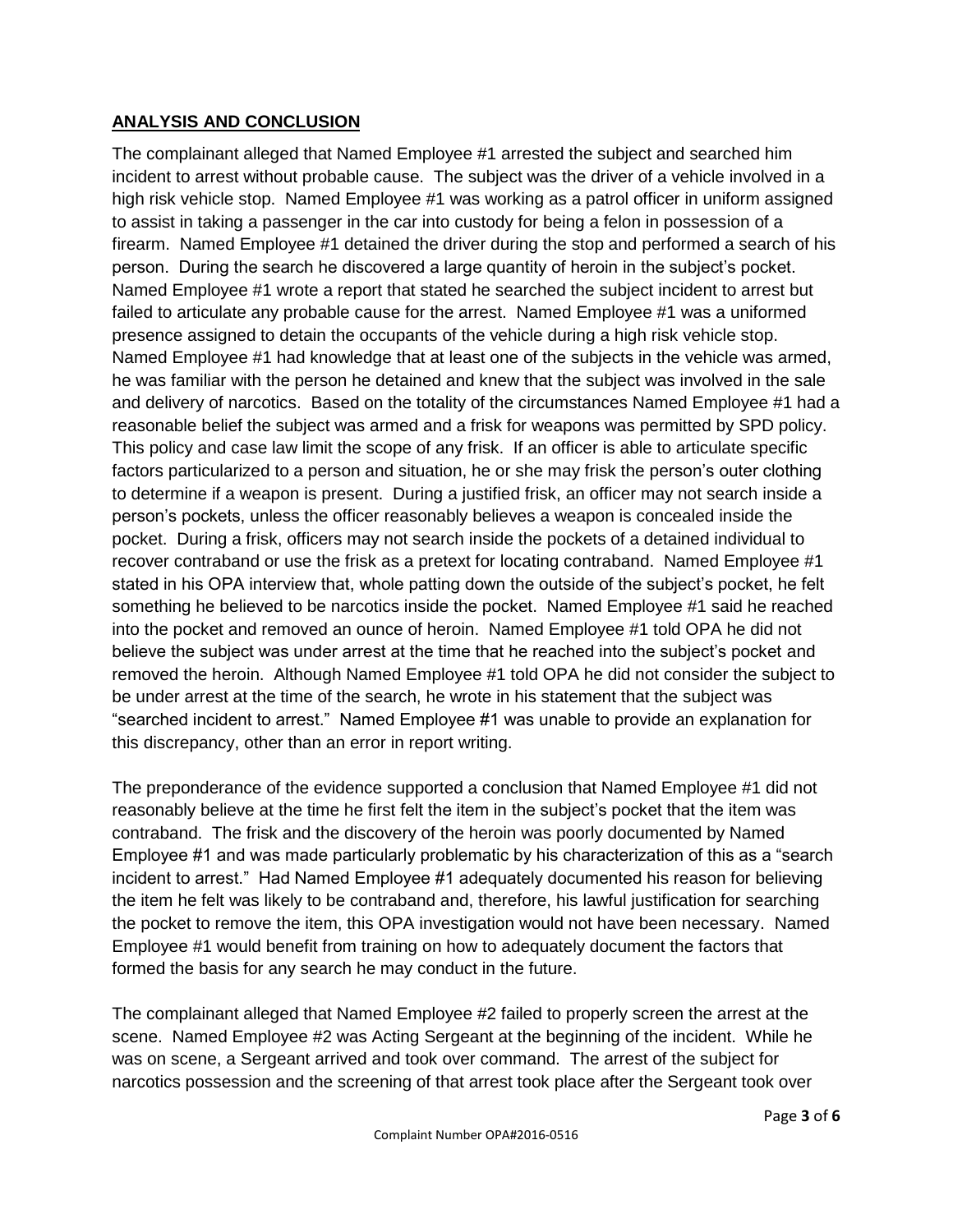command. At that point, Named Employee #2 was no longer the Acting Sergeant. Because he was longer an on scene supervisor he was not responsible for screening the arrest of the subject or the report that was written.

The complainant alleged that Named Employee #3 arrested the subject and searched him incident to arrest without probable cause. Named Employee #1 was the one who detained the subject and searched his pockets. Named Employee #3 merely wrote the report and Certification of Probable Cause in order to book the subject. Named Employee #3 was dependent on the information provided to her by other officers and she had no firsthand knowledge of circumstances leading to the discovery of the narcotics and the arrest of the subject. Named Employee #3 had an obligation to ensure the facts documented in her report were true and accurate to the best of her knowledge and belief. Named Employee #3 wrote that the narcotics were found during an inventory of the subject's property. She did not sufficiently inquire of those providing her with this information to establish the basis for the probable cause to arrest or the legal basis for the search. Because the scene was chaotic and confusing, it was understandable that communication between Named Employee #3, Named Employee #1 and other officers was imperfect. There was no evidence to suggest that the inaccuracy of Named Employee #3's statement of probable cause was intentional. Nonetheless, Named Employee #3 should be reminded of the importance of verifying facts and making no assumptions before submitting a sworn affidavit.

The complainant alleged that Named Employee #4 failed to properly screen the arrest or report for an arrest. Once at the scene he relieved Named Employee #2, taking responsibility for overall supervision of the scene and incident. Named Employee #4 was responsible for screening the arrest of the subject and the associated report. In his OPA interview, Named Employee #4 stated he believed the report and booking certification established sufficient probably cause for the arrest. What he failed to notice was that there was nothing in either report to document a factual basis for probable cause prior to Named Employee #1's search of the subject's pockets. One cannot use the fruit of a search as the probable cause to justify an arrest that led to the search. While it is true that the scene was confusing and involved multiple officers in different locations, it is the role of the supervisor to manage the different areas of responsibility ensuring that all vital tasks are completed appropriately. Named Employee #4 failed to recognize the absence of facts in the documentation to establish probable cause for the arrest of the subject prior to the search.

It was not entirely clear whether the preponderance of the evidence supported a conclusion that Named Employee #4 clearly had an opportunity to screen the arrest with Named Employee #1 and review the report in a deliberative manner and in a setting conducive to such a review. However, Named Employee #4 should have reviewed the report more carefully and noted the obvious problems with how Named Employee #1 described his search.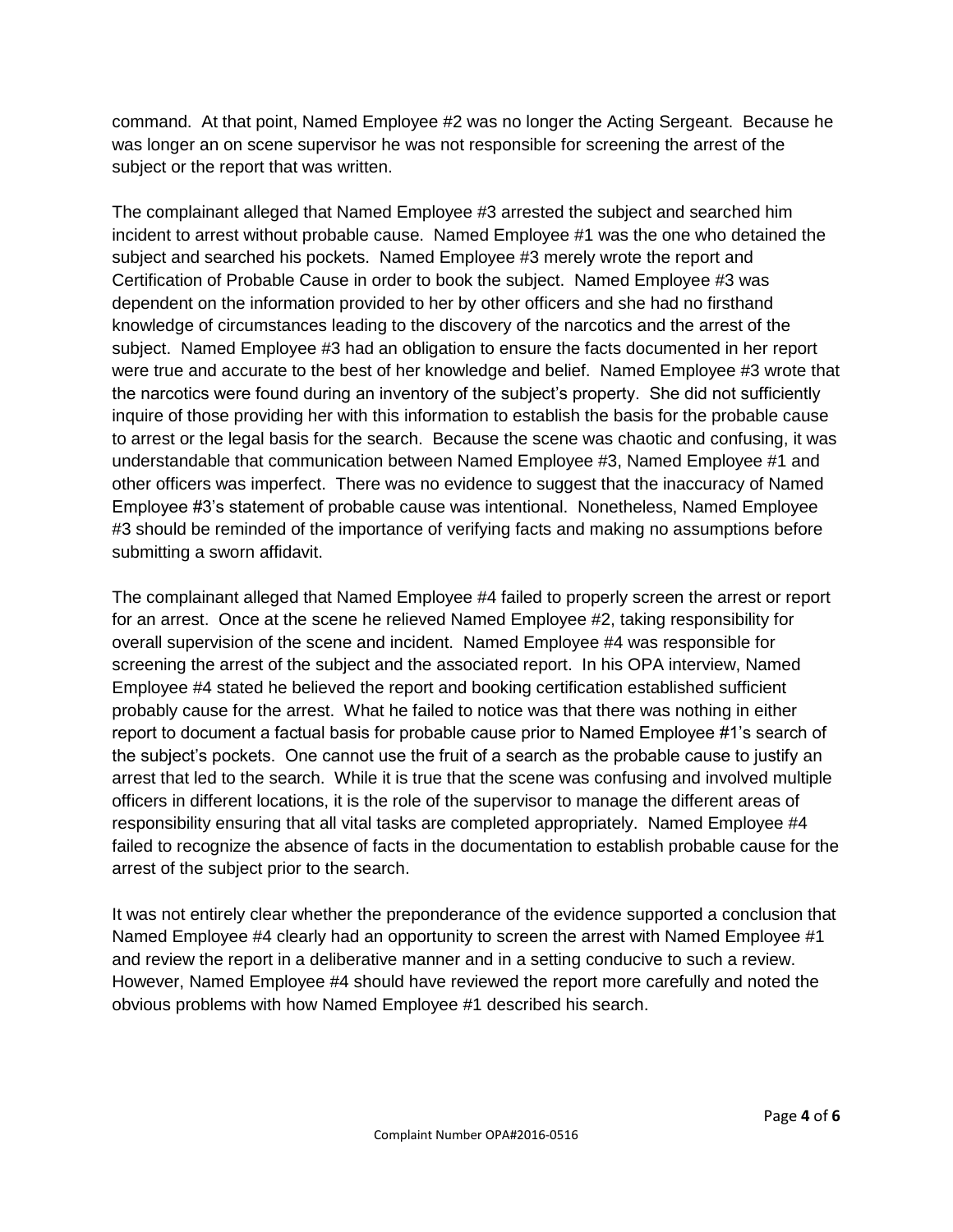## **FINDINGS**

#### **Named Employee #1**

#### Allegation #1

There was insufficient evidence to either support or refute the allegation. However, Named Employee #1 should clearly understand the importance of completely and accurately documenting any search, seizure of evidence and resulting arrest. Therefore a finding of **Not Sustained** (Training Referral) was issued for *Arrests: Officers Must Have Probable Cause That a Suspect Committed a Crime in Order to Effect an Arrest.*

**Required Training:** Named Employee #1 should receive specific and clear counseling and training regarding the proper way to document a frisk for weapons and/ or any subsequent search based on reasonable suspicion, along with adequate documentation of the discovery of any evidence during that frisk or search. He should also receive refresher training on the current case law regarding frisks, searches and seizure of evidence.

#### **Named Employee #2**

#### Allegation #1

A preponderance of the evidence showed that because Named Employee #2 was no longer an on scene supervisor, he was not responsible for screening the arrest of the subject or the report that was written. Therefore a finding of **Not Sustained** (Lawful and Proper) was issued for *Arrests: Sergeants Must Screen All Arrests Prior to Booking or Release.*

#### **Named Employee #3**

#### Allegation #1

There was no evidence to show that the inaccuracy of Named Employee #3's statement of probable cause was intentional. Therefore a finding of **Not Sustained** (Training Referral) was issued for *Arrests: Officers Must Have Probable Cause That a Suspect Committed a Crime in Order to Effect an Arrest.ï*

**Required Training:** The supervisor should review with the Named Employee the importance of accuracy in reports and affidavits. Further, they should emphasize it is her responsibility to take reasonable steps to verify the accuracy of all information given to her by other officers before including them in any report or statement.

#### **Named Employee #4**

#### Allegation #1

Taking into account the nature of this particular incident and the unclear involvement of the FIT Commander in shaping how the discovery of the drugs was documented, a finding of **Not Sustained** (Training Referral) was issued for *Arrests: Sergeant Screening and Approving An Arrest.*